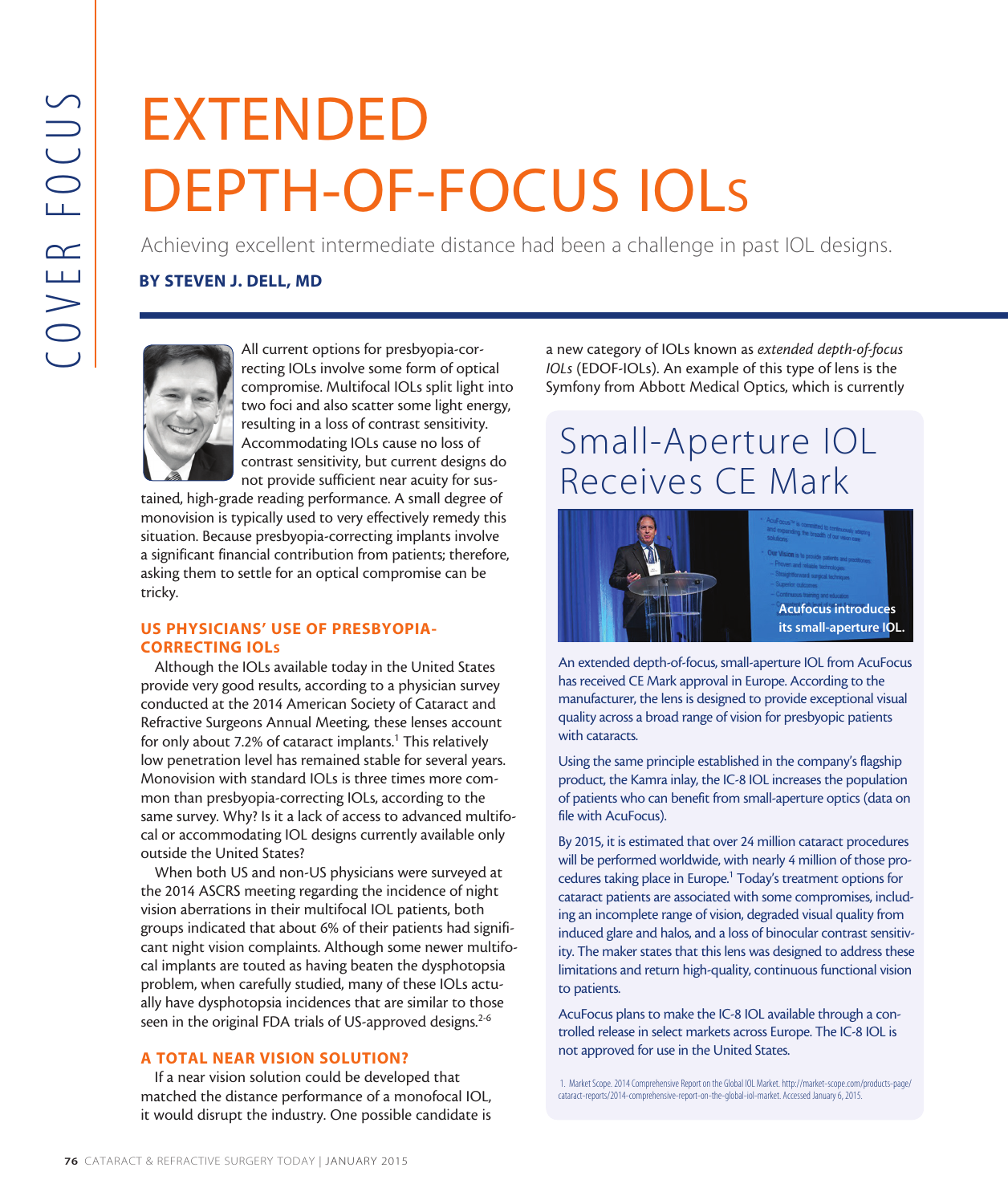available outside the United States. This lens uses three principal optical strategies to achieve its near performance: spherical aberration control, a diffractive optic to expand a single focal zone as opposed to creating multiple foci, and chromatic aberration control.

Spherical aberration control has been extensively described previously, and it simply amounts to placing negative spherical aberration in an IOL to counteract the naturally occurring positive spherical aberration in the normal cornea. This is the strategy used by a variety of



Figure 1. The Symfony IOL uses a diffractive optic to provide a single elongated focal zone as opposed to two distinct foci.



Figure 2. Canon's EF 400-mm f/4L DO IS II USM features diffractive optics.





Figure 3. A diffractive optic combined with a refractive optic reduces chromatic aberration.



Figure 4. Symfony patients achieved 20/20 or better acuity throughout 1.50 D of defocus, and the range of vision increased 1.00 D throughout the defocus curve.



Figure 5. Symfony patients in the study achieved a mean intermediate visual acuity of better than 20/20 through their distance correction.